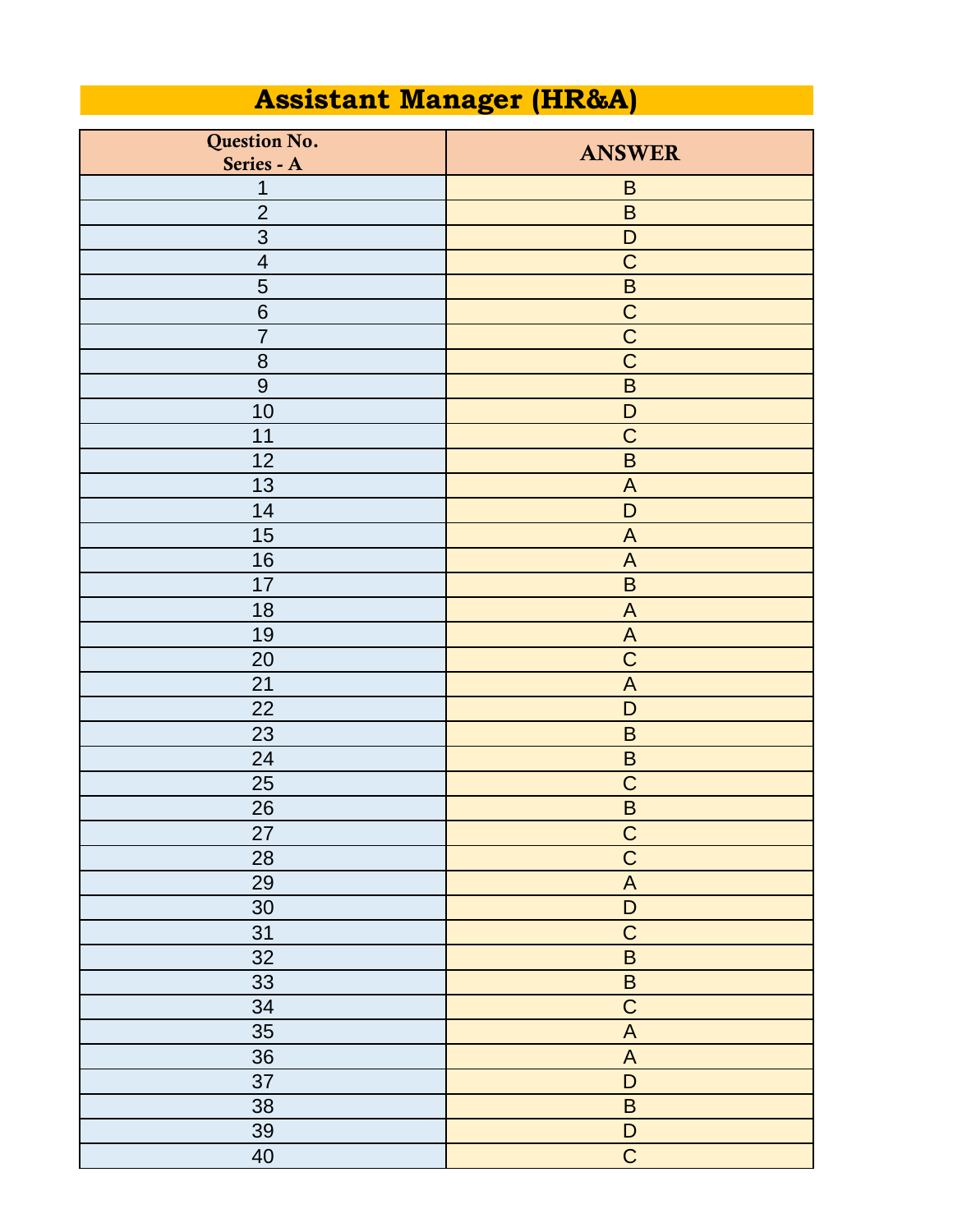| 41 | $\mathsf D$                                                       |
|----|-------------------------------------------------------------------|
| 42 | $\mathsf D$                                                       |
| 43 | $\overline{C}$                                                    |
| 44 | $\overline{D}$                                                    |
| 45 | $\mathsf D$                                                       |
| 46 | $\boldsymbol{\mathsf{A}}$                                         |
| 47 | $\sf B$                                                           |
| 48 | $\mathsf{A}% _{T}=\mathsf{A}_{T}\!\left( \mathsf{A}_{T}\right) ,$ |
| 49 | $\boldsymbol{\mathsf{A}}$                                         |
| 50 | $\sf B$                                                           |
| 51 | $\mathsf{A}% _{T}=\mathsf{A}_{T}\!\left( \mathsf{A}_{T}\right) ,$ |
| 52 | $\sf B$                                                           |
| 53 | $\overline{C}$                                                    |
| 54 | $\overline{D}$                                                    |
| 55 | $\boldsymbol{\mathsf{A}}$                                         |
| 56 | $\mathsf D$                                                       |
| 57 | $\boldsymbol{\mathsf{A}}$                                         |
| 58 | $\overline{C}$                                                    |
| 59 | $\overline{\mathsf{B}}$                                           |
| 60 | $\boldsymbol{\mathsf{A}}$                                         |
| 61 | $\overline{D}$                                                    |
| 62 | $\sf B$                                                           |
| 63 | $\overline{C}$                                                    |
| 64 | $\boldsymbol{\mathsf{A}}$                                         |
| 65 | $\mathsf D$                                                       |
| 66 | $\overline{\mathsf{B}}$                                           |
| 67 | $\overline{C}$                                                    |
| 68 | $\overline{A}$                                                    |
| 69 | $\sf B$                                                           |
| 70 | $\sf B$                                                           |
| 71 | $\boldsymbol{\mathsf{A}}$                                         |
| 72 | $\sf B$                                                           |
| 73 | $\sf B$                                                           |
| 74 | $\mathsf D$                                                       |
| 75 | $\boldsymbol{\mathsf{A}}$                                         |
| 76 | $\boldsymbol{\mathsf{A}}$                                         |
| 77 | $\overline{D}$                                                    |
| 78 | $\overline{A}$                                                    |
| 79 | $\overline{C}$                                                    |
| 80 | $\overline{D}$                                                    |
| 81 | $\mathsf D$                                                       |
| 82 | $\sf B$                                                           |
| 83 | $\overline{D}$                                                    |